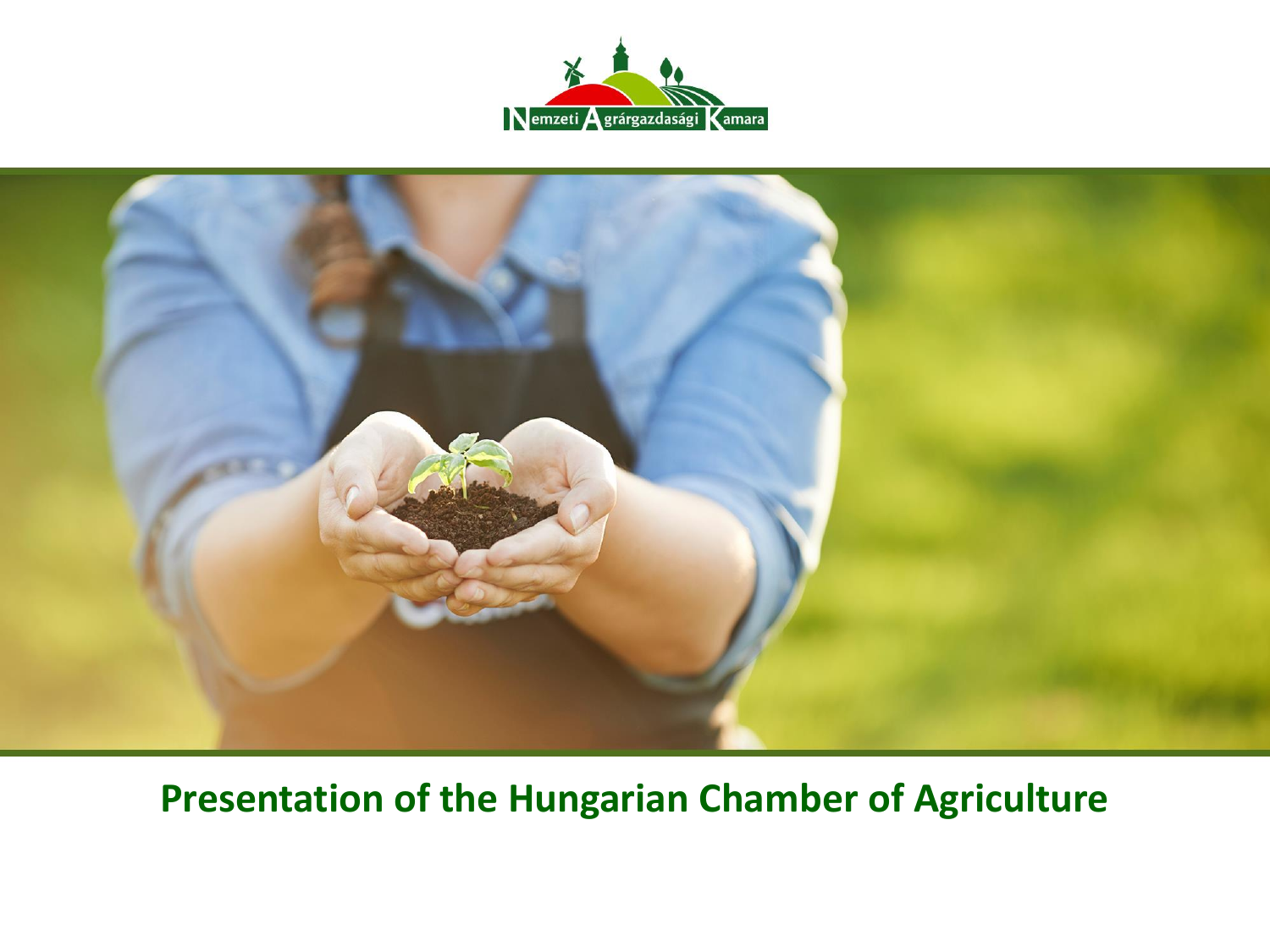

### **Establishment of the HCA**

**Voluntary membership: ~ 11 thousand members**

**Independent county chambers A single national chamber** 

**Heterogeneous organizations A single organization** 

**Variable level of services Unified service portfolio**



#### **ORGANIZATION OF LITTLE INFLUENCE**



**Legal membership: ~ 360 thousand members**

**STRONG, LEGITIMATE PUBLIC BODY**

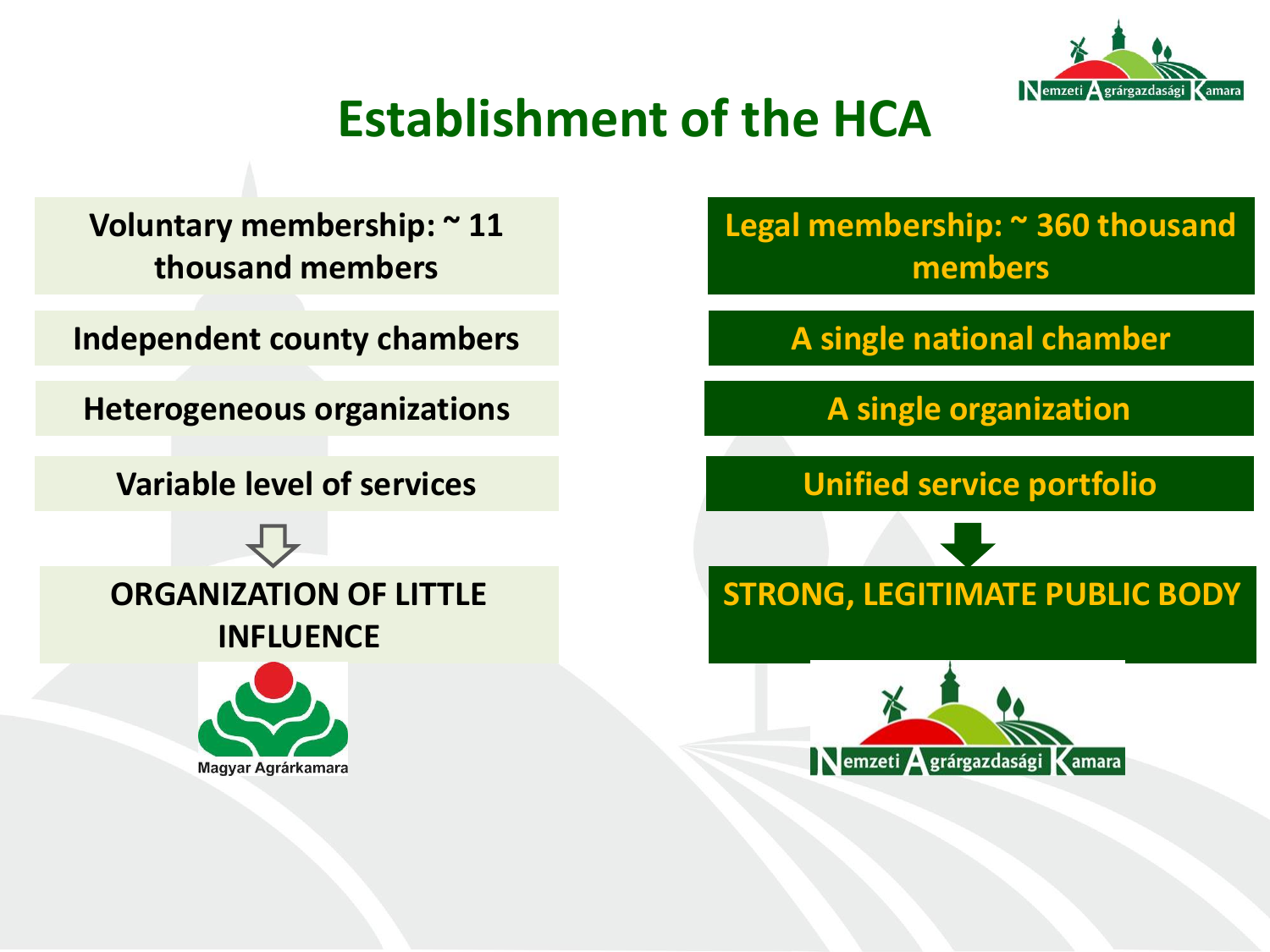

#### **Chamber departments**

**Department of Crop Production**

**Department of Horticulture**

**Dept. of Suppliers Ind. & Trade for Plant Prod.**

**Dept. of Animal Husbandry & Fish Farming**

**Dept. of Suppliers Ind. & Trade for Animal Husb.**

**Department of Agricultural Trade**

#### **AGRICULTURE FOOD INDUSTRY**

**Department of Milling and Baking Industry**

**Department of Meat Processing**

**Department of Milk Processing**

**Department of Tobacco & Tobacco Products**

**Dept. of Wine Growing, Vinicult. & Beverage Pr.**

**Dept. of Food Processing and Trade**

#### **RURAL DEVELOPMENT**

**Dept. of Cooperation, Integration & Agri. Services**

**Department of Forestry and Game Management**

**Dept. of Agri-envi., Water Management & Innovation**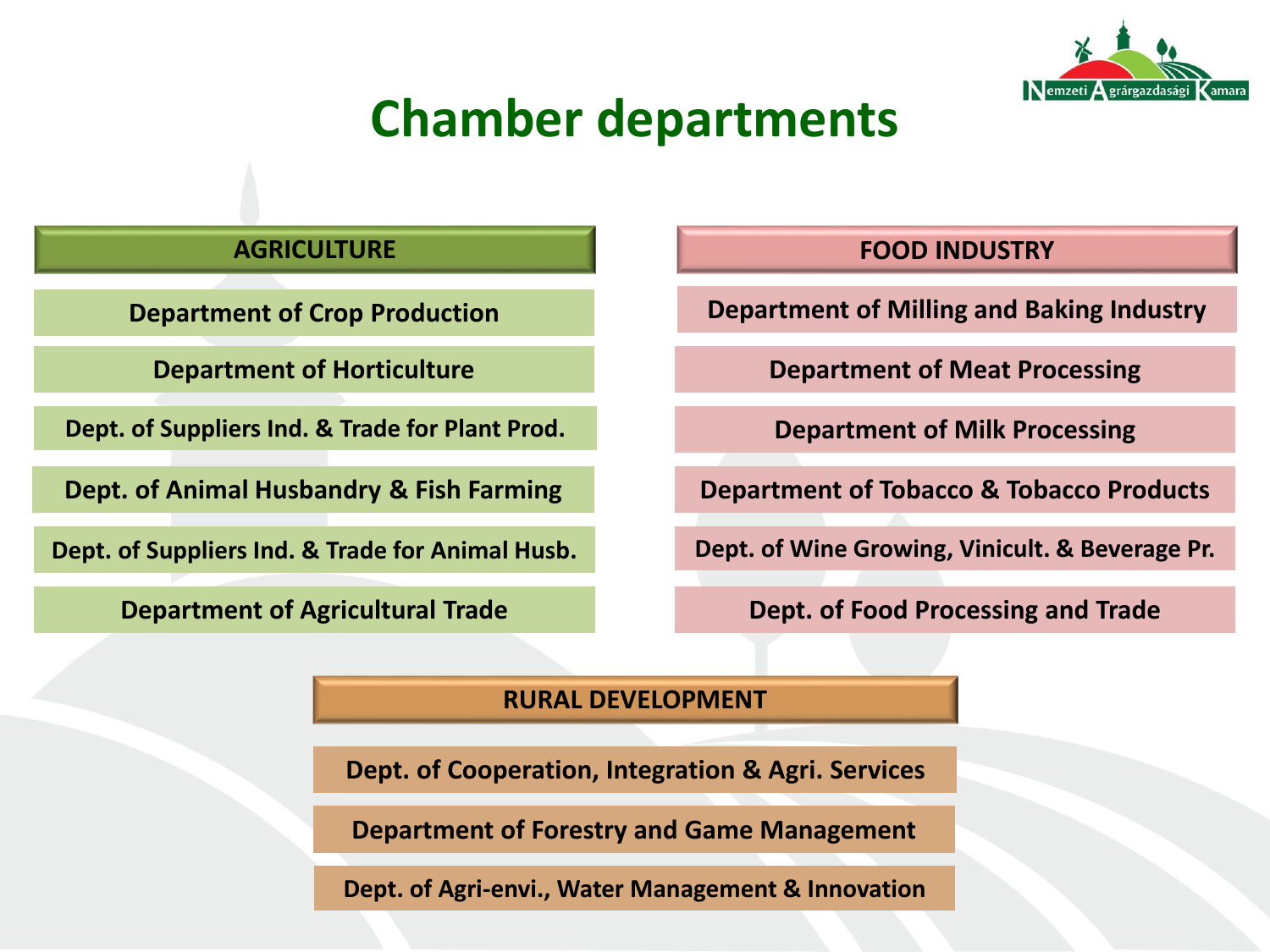

### **The tasks of the HCA**

**1. Practice-oriented services for members**

**OBJECTIVE: to increase the competitiveness of the members**

**2. Lobbying for favourable agricultural policy decisions**

**OBJECTIVE: to create a favourable business environment**

**3. International protection of the interests of the Hungarian agriculture**

**OBJECTIVE: advantageous competitive conditions for the Hungarian food products**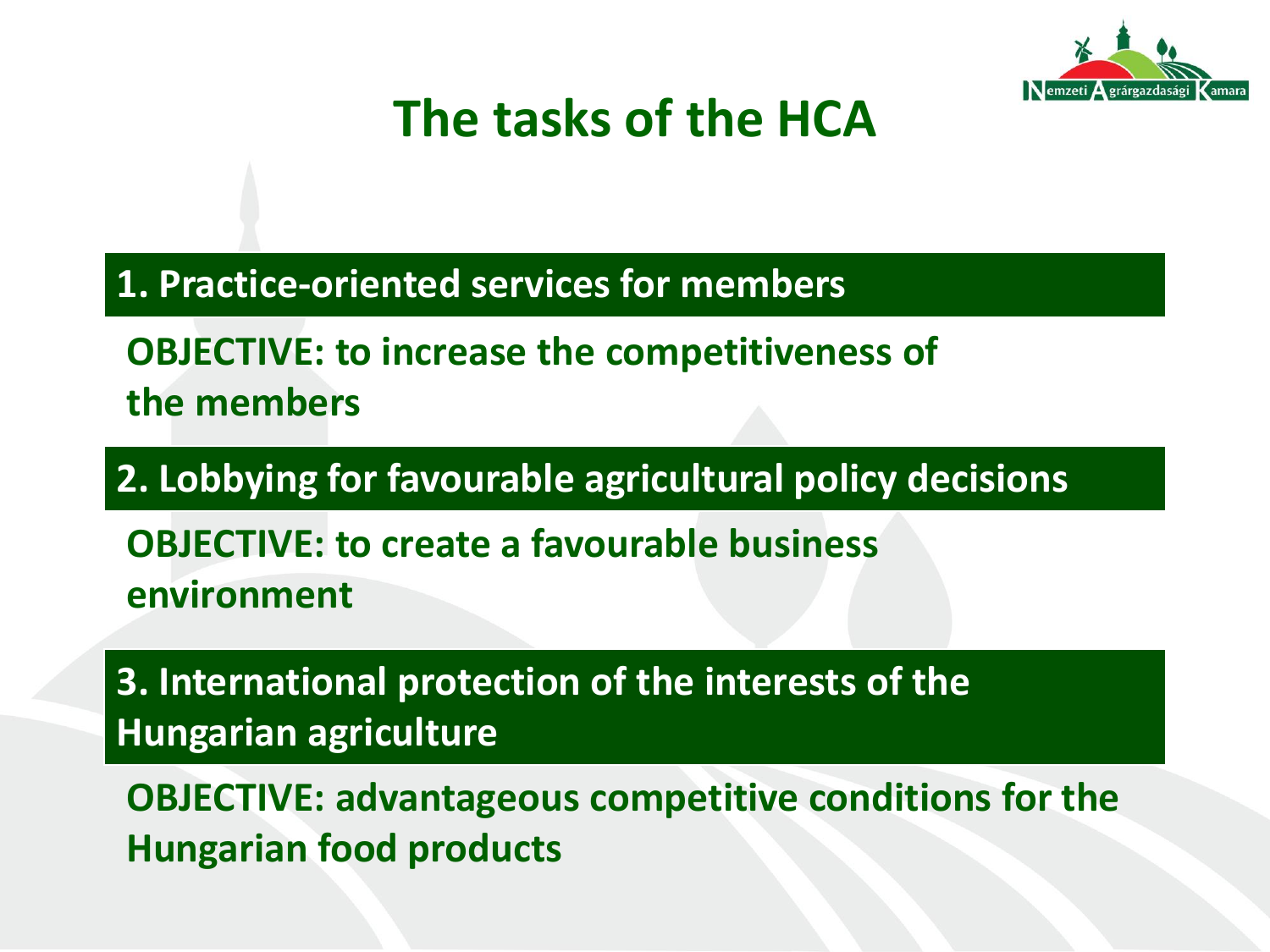## **The services of the HCA**

#### **1. Main fields of services**

- **Non-professional**
	- Finance
	- $\sqcup$  Energy
	- Telecommunications
	- $\Box$  Trade development
	- $\Box$  Export development



• **Professional**

❑Information (e.g. manuals)

- ❑Training
- ❑Administration
- ❑Professional events
- ❑Measurement and forecast systems
- ❑Economy organization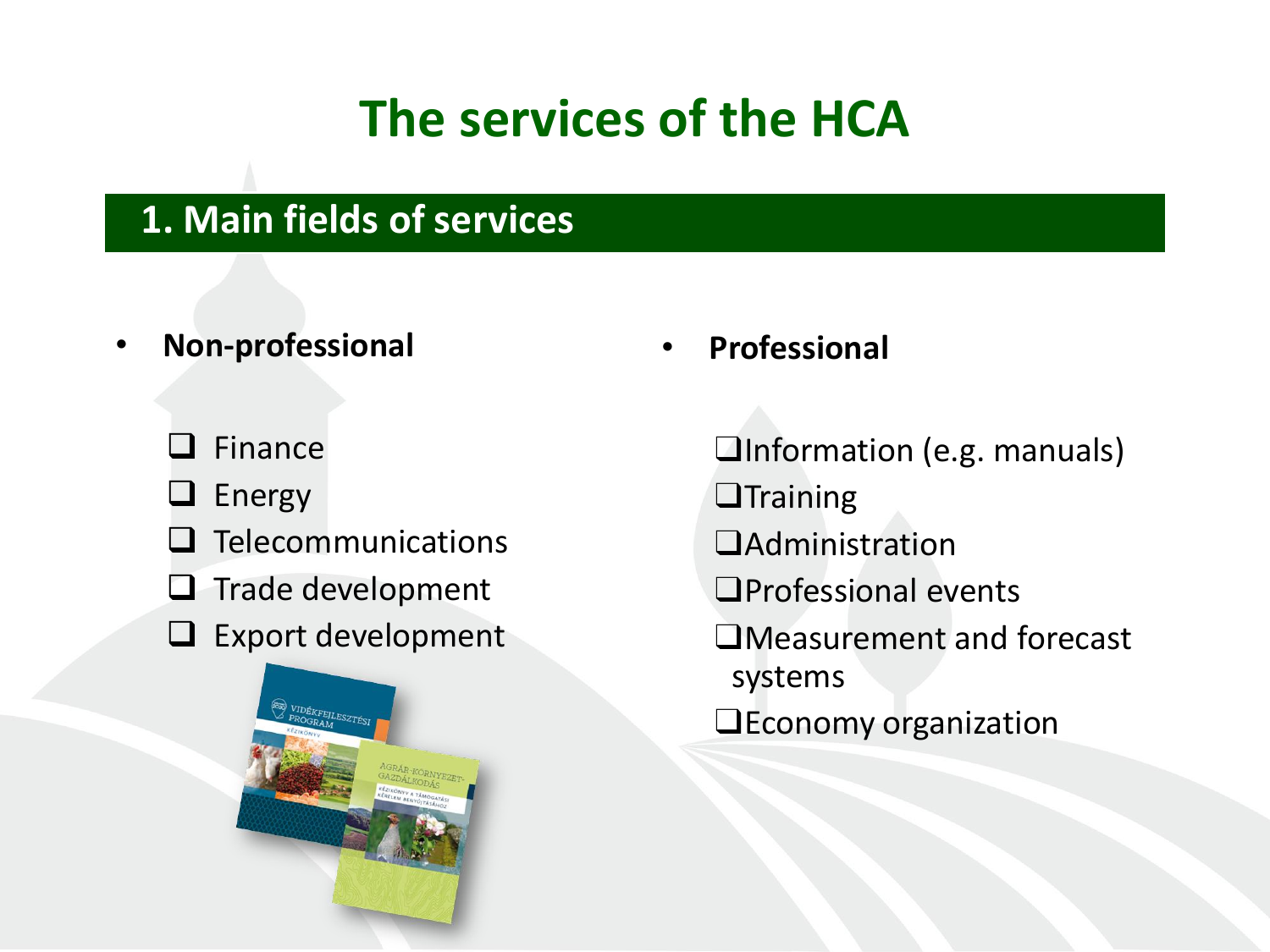# **Service goals of the HCA**

- To improve the farming circumstances of the members by
	- ❑Information ❑Infrastructure ❑Training ❑Administrative assistance
- xssxx 05
- To improve the competitiveness of the sector by

❑Increasing the efficiency of economic processes ❑Increasing the efficiency of production ❑Expanding the range of financial opportunities ❑Acting as an organizing force

• To improve the living conditions of rural people by ❑"Amenities"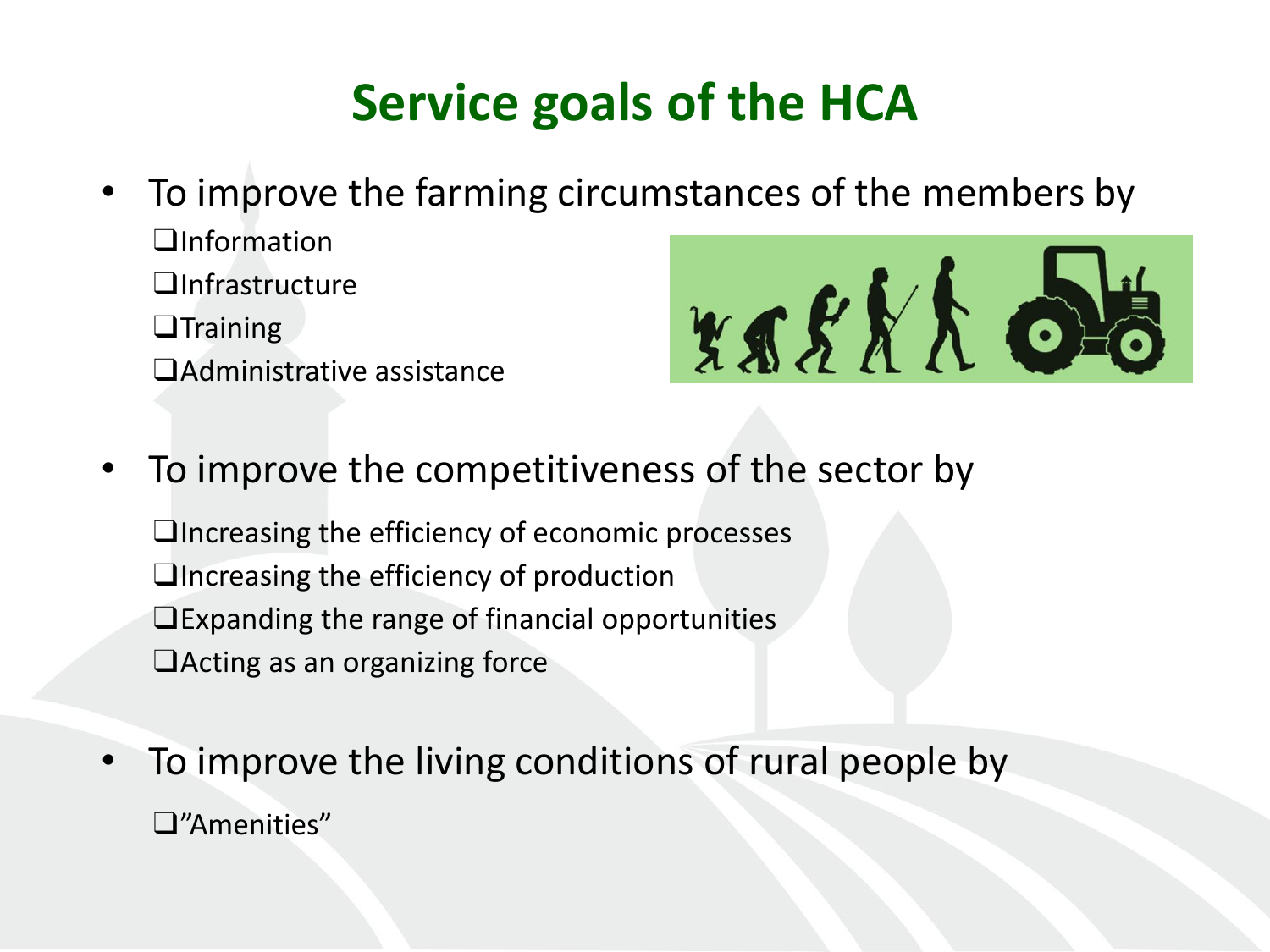### **The tasks and services of the HCA**

•opinion on legislation, representation of sectoral interests

•organization of exhibitions and professional forums

•cooperation with more than 70 organizations

•international relations (representation in Brussels, COPA, V4)

•network of consultants

•national surveys

•education, vocational training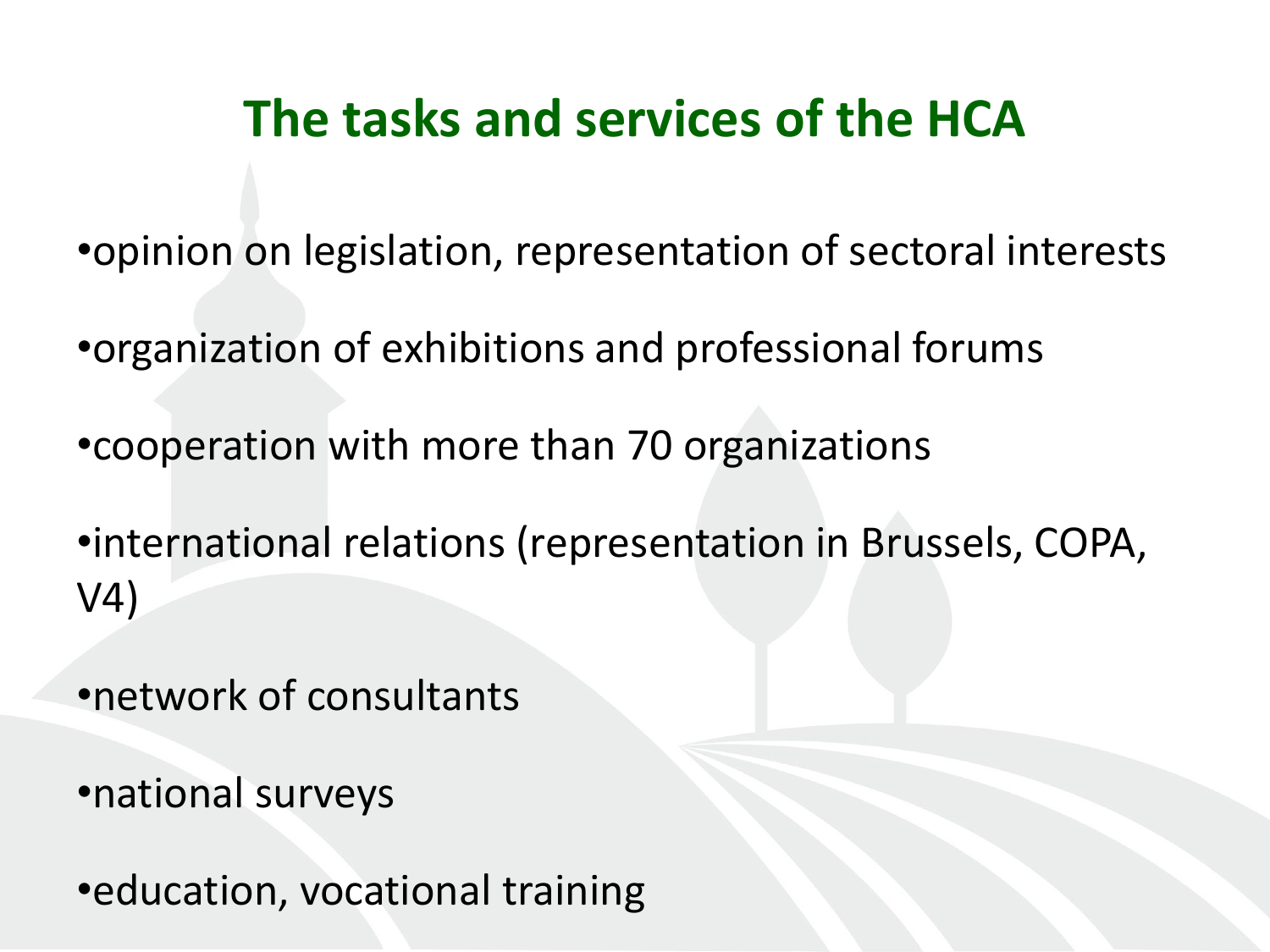

# **The tasks and services of the HCA**

- **Network of rural economists**
	- crop estimation, status rating
	- assessing agricultural damages
	- control regarding cross-compliance
	- issuance and validation of primary producer cards
	- submission of single applications
	- informative presentations for groups